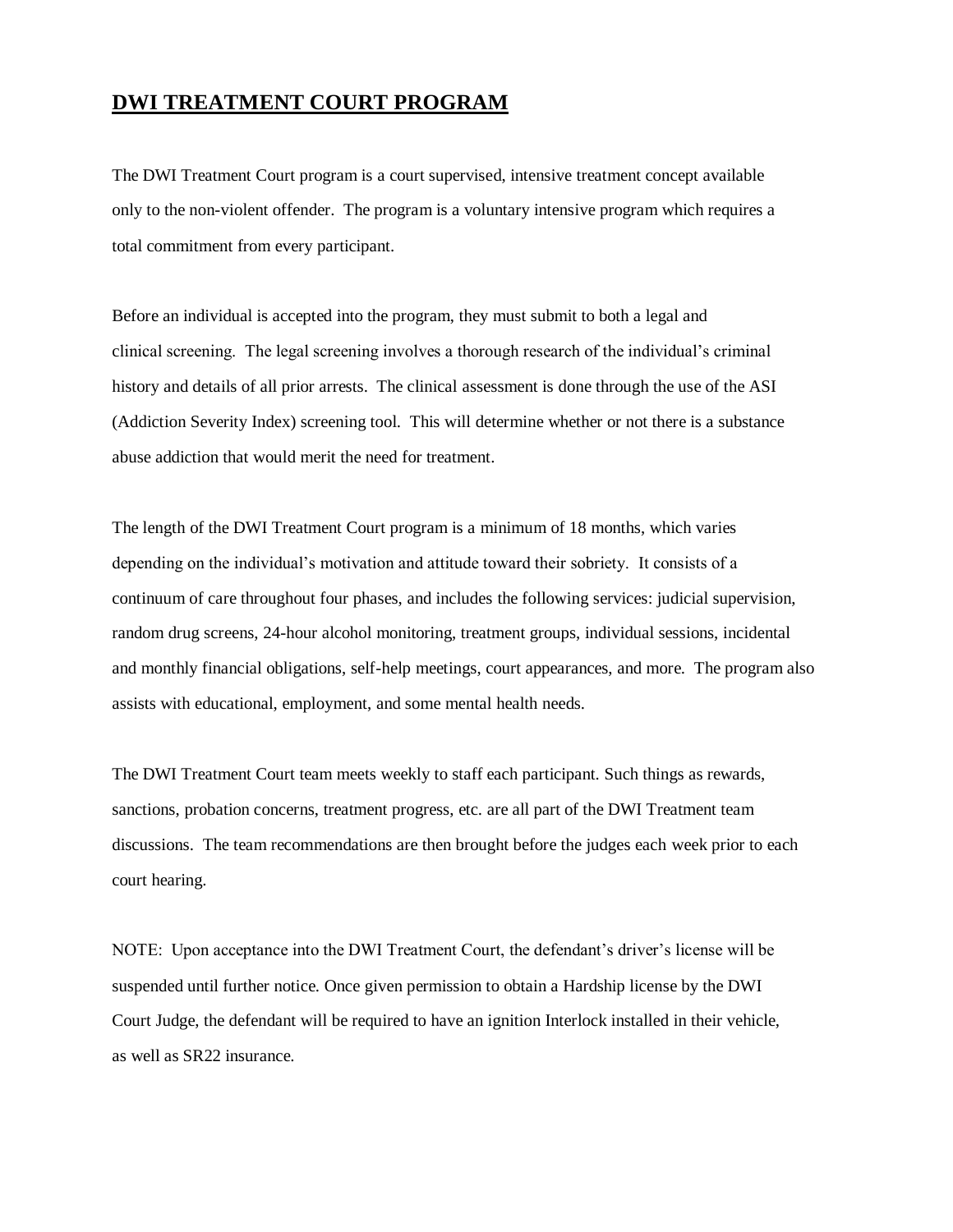# *ELIGIBILITY CRITERIA:*

The offender is charged with a violation of a statute of this state relating to a  $3<sup>rd</sup>$  or  $4<sup>th</sup>$  offense Driving While Intoxicated charge, and there is significant relationship between the substance use and the crime.

 $\Box$  The offender is a substance abuser who may be at risk for addiction by habitual use of alcohol and/or other drugs and such use may be to the extent that it endangers the health, safety, or welfare of that person or any other person or group of persons.

 $\Box$  The District Attorney has reason to believe that the individual who is charged suffers from alcohol or drug addiction and based upon his criminal record recommends him to the DWI Treatment Court program.

 $\Box$  A licensed clinician, upon screening, deems the offender clinically appropriate to benefit from drug treatment. Referrals for mental health services may also be made at that time.

## *DISQUALIFICATION CRITERIA:*

- $\Box$  Prior felony conviction or pending charge of R.S.14:2 violent crime, including the crime before the Court.
- $\Box$  Conviction of an aggravated burglary or simple burglary of an inhabited dwelling if the defendant has one prior felony conviction.
- $\Box$  Prior felony conviction for narcotics distribution, PWITD, or cultivation
- Criminal record of sex crimes **EXCLUDING** prostitution and crimes against nature.
- $\Box$  Criminal record of weapons violations.
- □ Use of a weapon during current offense.
- Active confidential informant.
- $\Box$  On active parole.
- Undocumented alien.
- Defendant not capable of participation.
- Currently in a MAT maintenance program.

### **NOTE: The current charge………….**

- □ Cannot be a R.S. 14:2 Crime of Violence.
- □ Cannot be a DWI involving death or a vehicular homicide.
- □ Cannot be a DWI involving serious bodily injury.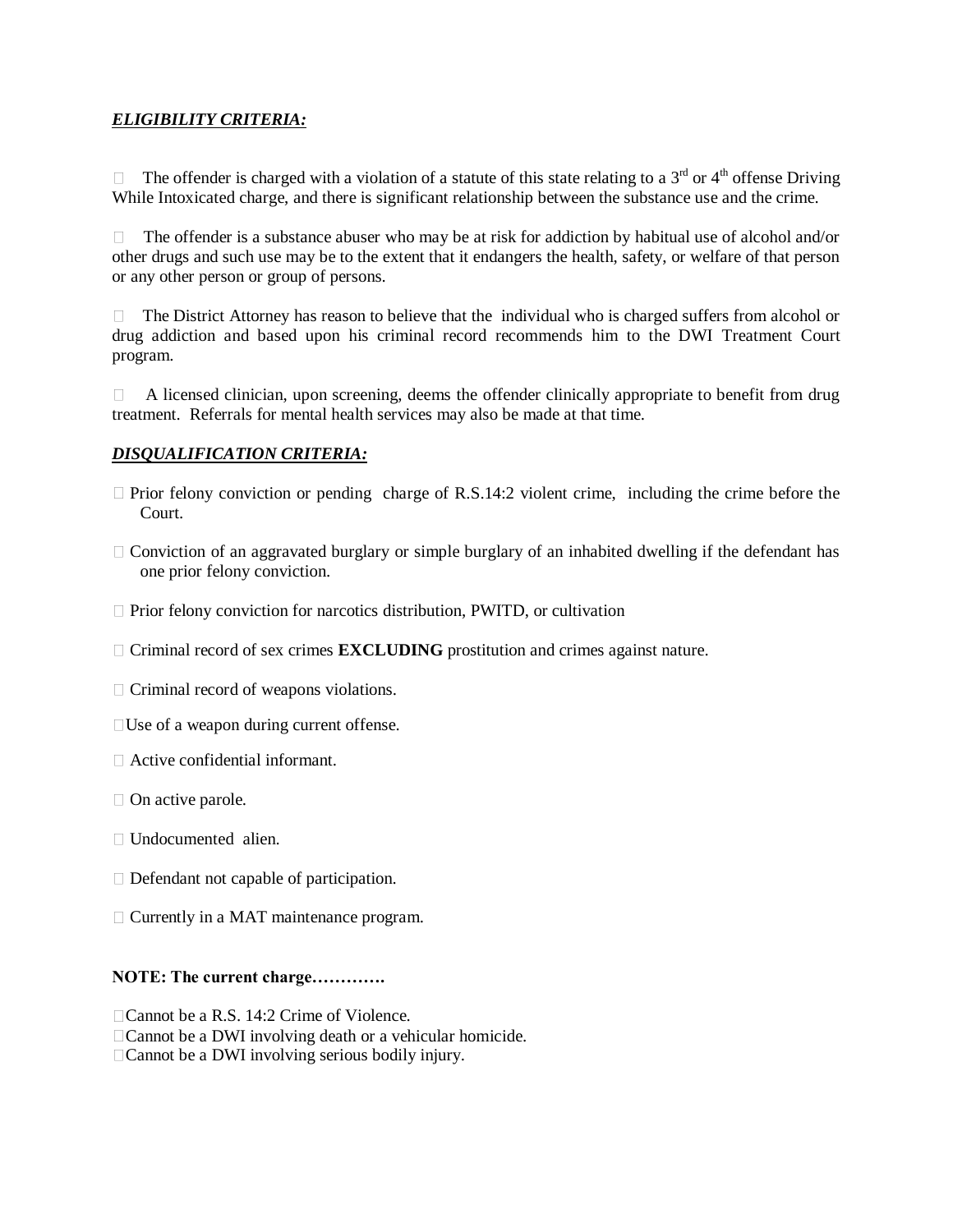### **ENTRY PROCESS:**

(1) The defendant or his/her attorney must fill out a Request for Consideration form. This form is forwarded to the District Attorney's Office for initial approval.

(2) After approval from the District Attorney, the defendant is then notified, either through his/her attorney or by the DWI Court office, to complete the application process.

(3) The DWI Court team will then complete the legal and clinical assessments to determine whether this individual can benefit from the DWI Court Treatment program.

(4) The defendant will then appear before the Court to voluntarily plead under Title 13:5304 as required by state statute.

### **PROGRAM COSTS:**

The DWI Court program has a one-time application fee of One Hundred Fifty Dollars (\$150.00) which is due during the screening process.

In addition to the application fee, there is a Two Hundred Dollar (\$200.00) supervision fee due each month from the participant for the duration of the program.

Charges for 24-alcohol monitoring, and ignition interlock as well as incidental charges for program materials and drug testing confirmations, shall apply. Payments may be made in the office by money order, major credit card, debit card or pre-paid debit card. Cardholders pay a fee for payments made in this manner.